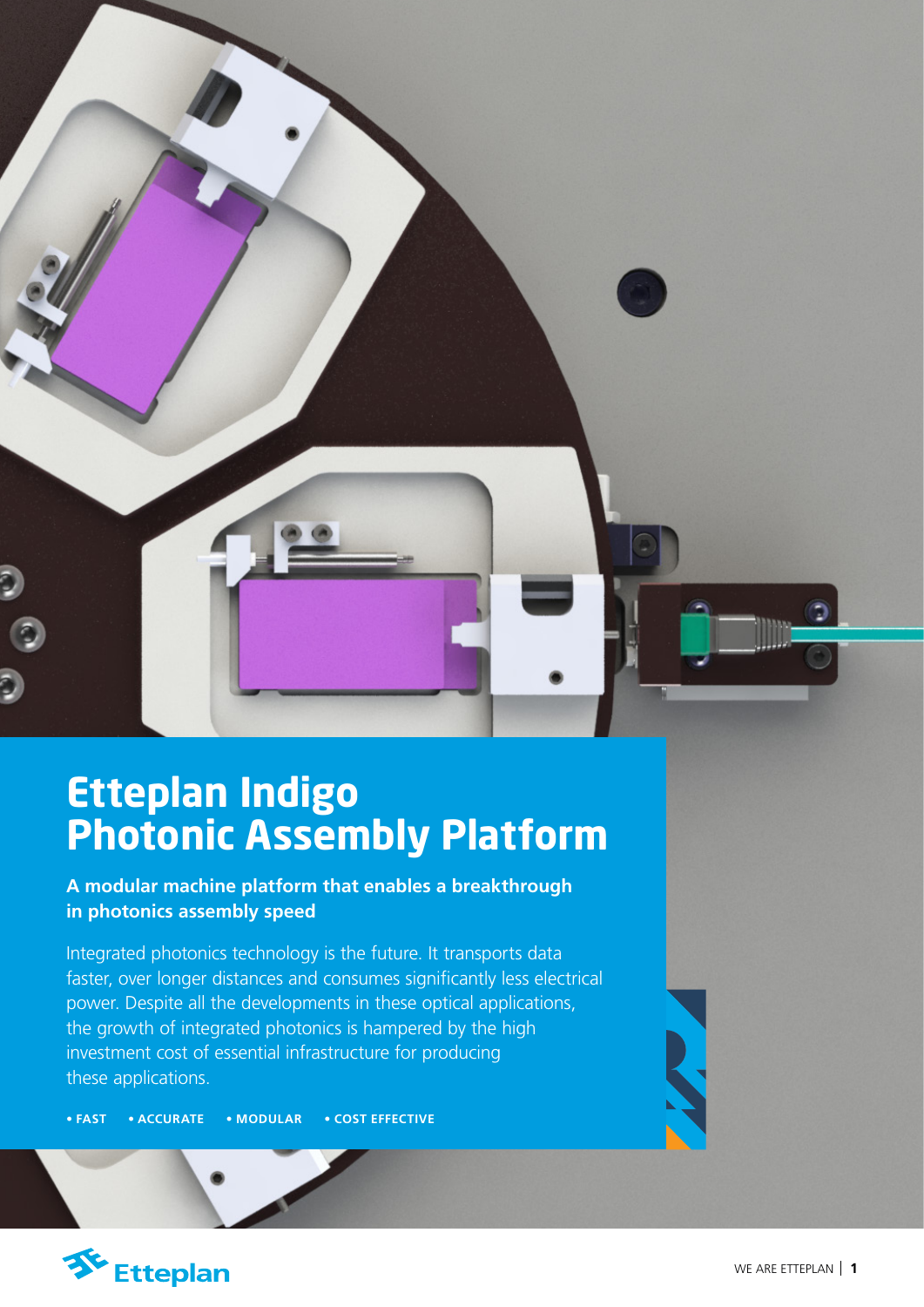

### **A breakthrough in cost and cycle time**

We have developed a fast, accurate, modular machine platform for the assembly of microoptical elements, to fill in this missing link. The result is a production platform that is capable of aligning two small optical elements with sub-micron accuracy. It has a short cycle time - up to ten times shorter than current solutions - and is modular, in order to meet the requirements of the various optical applications. This will significantly reduce your packaging cost and thus the cost price of photonics devices. The modular building block design allows for usage in R&D (startup) environments, enabling accurate assembly of optical elements at relative low investment cost. If the production volume increases, the system can be reconfigured by simply adding modules to become a fully automated assembly solution.

### **Versatile assembly platform**

Photonic assembly requires high precision alignment of two optical elements, optimized to its specific performance. The core of the machine platform is ultra-fast, accurate, active alignment by which the alignment of the optical components is optimized for perfect coupling efficiency. This capability combined with lexible micro gripper technology and accurate bonding technologies, yield to a versatile assembly platform suited for a wide range of optical assemblies.

# **Process development included**

We develop our production machines together with a solid assembly process, that fits your product requirements. Duringthe project life cycle, the maturity of the product, process and machine increases. During these phases, information is shared between product, process and equipment to ensure that the interface between these key aspects are represented.

- **FAST:** < 30 sec record-breaking cycle time for photonic assembly
- **ACCURATE:** 17 urad typical 0.02 dB (application dependant)
- **MODULAR:** configurable to the application and production requirements
- **COST EFFECTIVE:** Good return on investment, low maintenance cost
- **FLEXIBLE:** easy to modify for running several applications
- **COMPLETE:** the machine comes with a developed process
- **SMALL FLOOR SPACE:** < 1,1 m2
- **CONTROL SOFTWARE:** HMI easy to use, to develop and teach applications

# **Modular**

The platforms' unique modularity is a stepping stone approach for growing along with the production volume demand, from research phase to fully automatic production without having to invest in new equipment. The Indigo Man provides a solution for piece by piece assembly in an R&D environment. The Indigo Assist provides a solution for low volume production, where the operator loads the parts and the assembly is automated. When production volumes increases, the Indigo Assist can be upgraded to TEGauto by simply adding a loading and unloading unit from either tray loader or conveyor system.



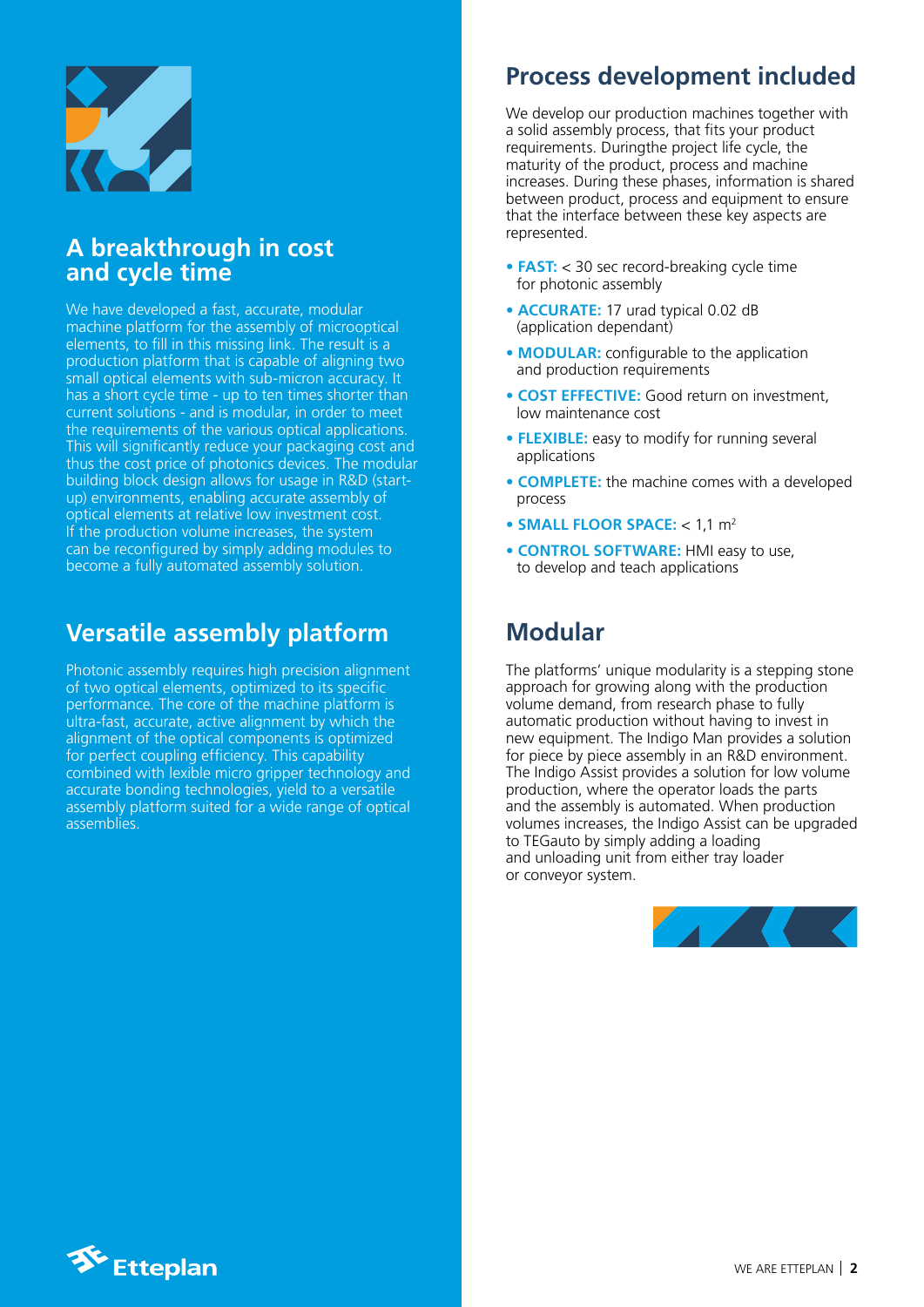# **Photonic device assembly**

Etteplan Indigo product line is an assembly solution for operator assisted, semi-automatic to fully automated production of photonic devices. A solution where two optical components needs be aligned and bonded within ultra-precision. The machine platform can be modular configured for applications for chip to chip alignment, lens to chip, optical fiber to chip, and many others.



#### **'Very compact, very well thought out and a lot faster. We look forward to installing the first system.'**

Pim Kat, CEO, Technobis

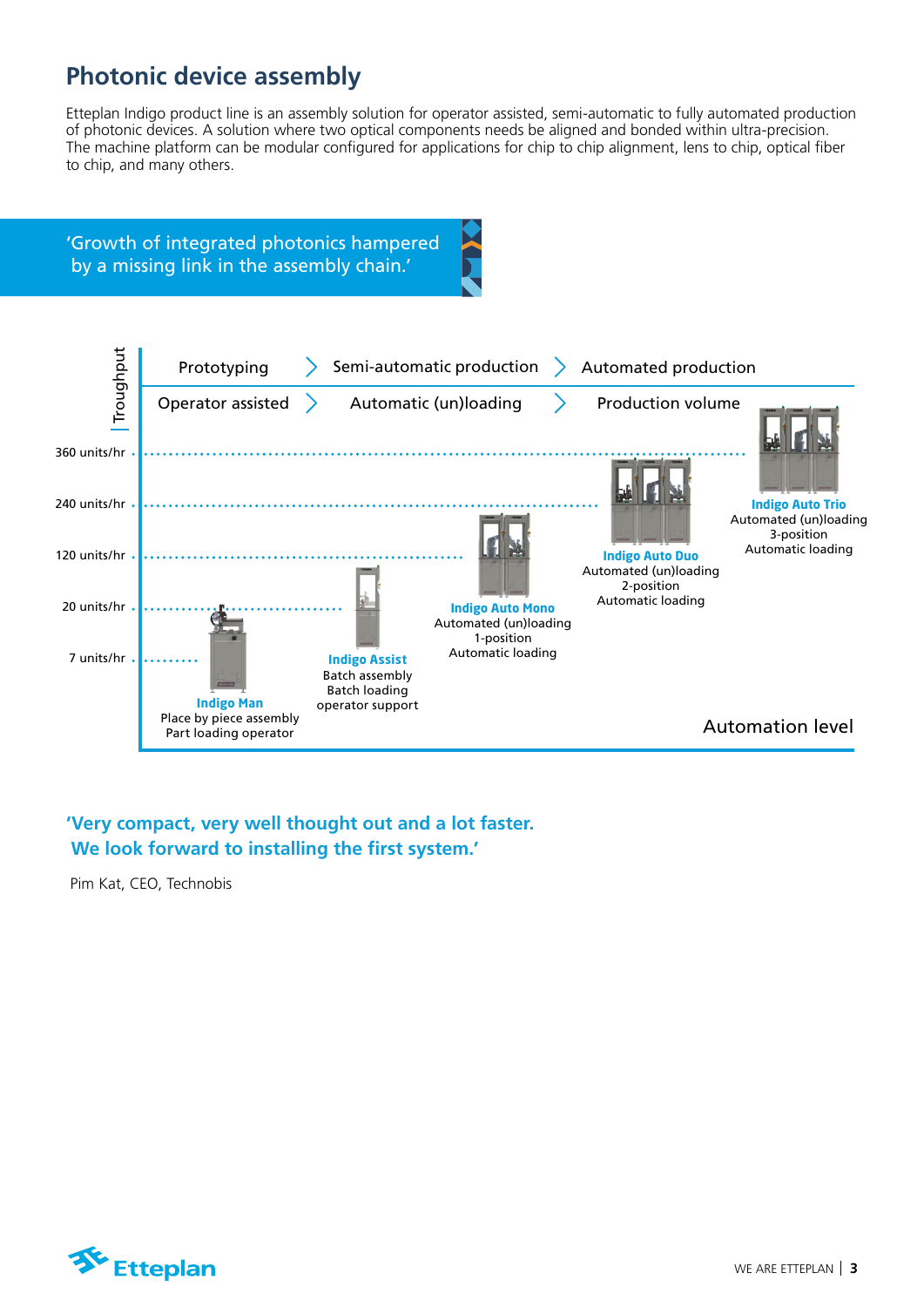# **Key features**

- Automatic photonic device assembly Sub micron accuracy (< 100 nm application specific)
- Excellent Price performance ratio
- Cycle time < 30 sec (fully automated)
- Small footprint 1,1 m2
- Flexibility (quick change over application specific tooling)
- Fully manual to semi-automated machine versions
- Configurable closed-loop active alignment
- Data/media logging and reporting function (SPC)
- Modular machine platform allows in filed retrofitting during service life
- Individual machine configurations with application specific process modules
- Bonding technologies, adhesive bonding (UV curing, Thermal curing), soldering, solder, relow, laser welding, thermal compression



Application specific gripper design **Rotary stage package handling** 



Automatic dispensing







Automatic part (un)loading



Automatic curing Automatic mating of any industrial standard optical connector

# **Field of use**

- Fiber Optic module assembly
- Micro lens assembly
- Photonic device assembly
- Camera module assemby
- Optical interconnect assembly for fiber optics and waveguides
- LIDAR assembly

# **Part feeding and handling**

- Manual placement by operator
- Automatic robot handler (parts terminated package)
- Tray loader
- Transport belt
- Application specific toolplate
- Optical fiber gripper standard
- Optical fiber rotational gripper (polarization direction)

### **Process modules**

- Alignment module 6DOF / resolution 2 nm / range 25 mm (single or mulitple)
- Adhesive dispenser
- UV curing source
- Thermal curing source
- Soldering process module
- Laser welding module
- Analogue power meter
- Polarization meter
- Optical interconnect to all optical interconnect standards (manual or automatic)
- Machine vision for coarse alignment, collision prevention
- Probe unit to activate PIC for alignment process